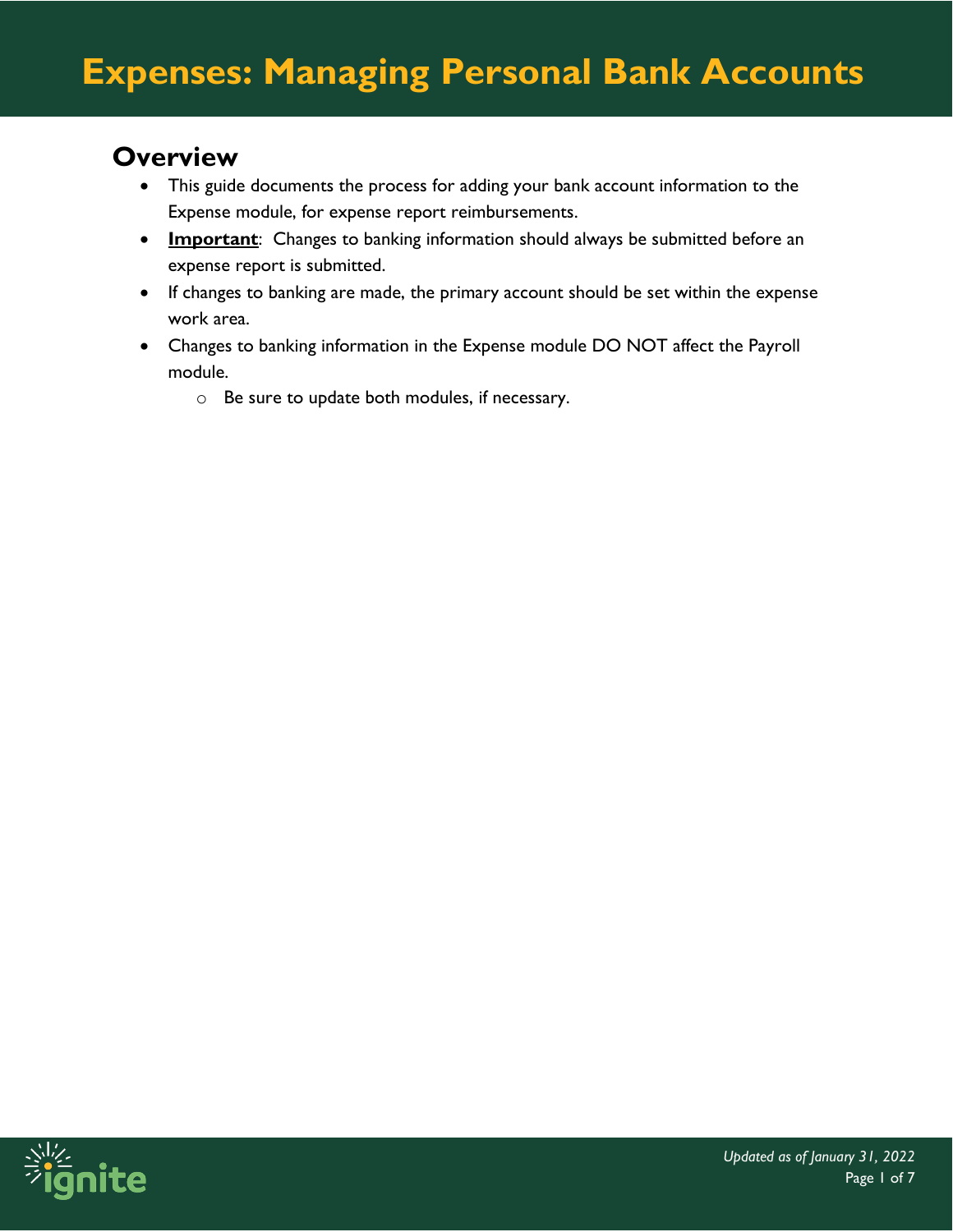## **1. Navigating to the Self Service Module**

- 1. You can access the **Expenses** section in two ways:
	- a. Click the **Navigator** icon in upper left-hand corner of the Ignite landing page.

| <b>Signite SIT</b><br>目別 |                                            |                |                  |                             | 'n            |
|--------------------------|--------------------------------------------|----------------|------------------|-----------------------------|---------------|
|                          | Good afternoon, Testuser_PO_s14!           |                |                  |                             |               |
|                          | Me<br>Sales<br>Service<br><b>Help Desk</b> | Projects       | Procurement      | <b>Tools</b><br>Others      | $\rightarrow$ |
|                          | <b>QUICK ACTIONS</b>                       | <b>APPS</b>    |                  |                             |               |
|                          | ľΑ<br>Personal Details                     |                |                  |                             |               |
|                          | Document Records<br>⊕                      | æ<br>Directory | ĩî<br>Onboarding | 距<br><b>Checklist Tasks</b> |               |
|                          | ‡≣<br>Identification Info                  |                |                  |                             |               |
|                          | Contact Info<br>⊠                          | ШI             |                  | ႐ုပ္ပ                       |               |

b. Under the **Me** section, click the drop down arrow, and select **Expenses** from the drop down list.

|                      |                              | <b>Show More</b>                  |
|----------------------|------------------------------|-----------------------------------|
| Home                 |                              |                                   |
| Me                   |                              | ᄉ                                 |
| Directory<br>æ       | Onboarding                   | ķΞ<br><b>Checklist Tasks</b>      |
| Pay<br>ĪΠ            | Time and Absences            | 11억<br>Career and Performance     |
| Personal Information | Learning<br>$\triangleright$ | What to Learn<br>$\triangleright$ |
| <b>Benefits</b><br>r | Current Jobs<br>$\circ$      | ℁<br>Wellness                     |
| Personal Brand<br>8  | Ñ<br>Volunteering            | Competitions                      |
| Web Clock<br>663     | L<br>Roles and Delegations   | Expenses<br>⋐                     |
| <b>Sales</b>         |                              | $\checkmark$                      |
| Service              |                              | $\checkmark$                      |
| <b>Help Desk</b>     |                              | $\checkmark$                      |
| Projects             |                              |                                   |

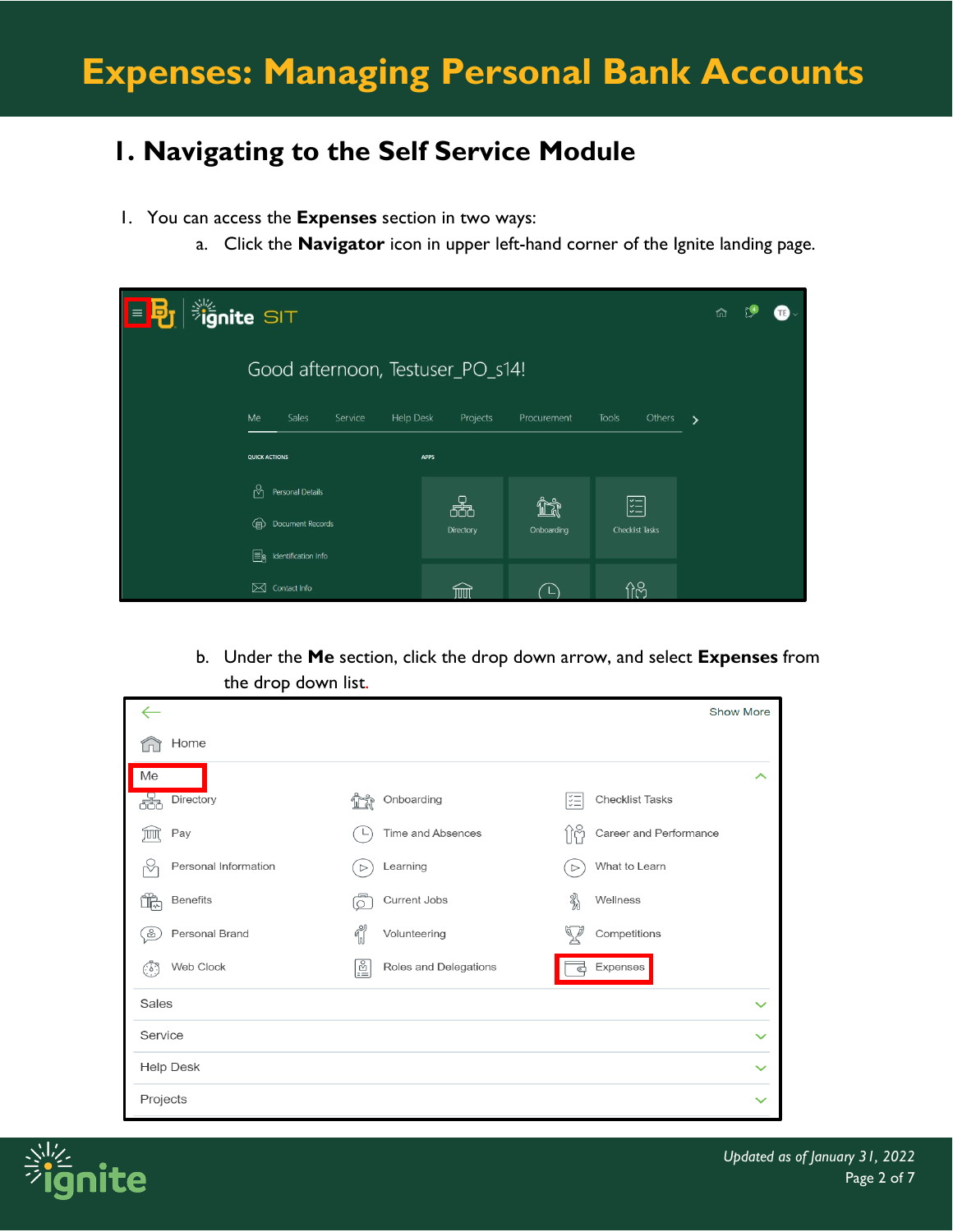c. (Option 2) Under the **Me** heading on the home page, you can scroll down and click on the **Expenses** tile on the Main Page.

| $ \frac{3\frac{1}{2}}{2} $ ignite BPT<br>o,<br>$\equiv$ |                                |                                 |                                |                  |                      |   |
|---------------------------------------------------------|--------------------------------|---------------------------------|--------------------------------|------------------|----------------------|---|
| Good afternoon, Smith!                                  |                                |                                 |                                |                  |                      |   |
| My Client Groups<br>My Team<br>Me                       | <b>Benefits Administration</b> | Sales                           | Service                        | <b>Help Desk</b> | Contract Management  | ゝ |
| <b>QUICK ACTIONS</b>                                    | <b>APPS</b>                    |                                 |                                |                  |                      |   |
| ု့<br><b>Personal Details</b>                           | 品                              |                                 | 쮥                              | 寙                |                      |   |
| Document Records<br>(目)                                 | Directory                      | Onboarding                      | <b>Checklist Tasks</b>         | Pay              | Time and<br>Absences |   |
| ER<br>Identification Info                               |                                |                                 |                                |                  |                      |   |
| Contact Info<br>$\bowtie$                               | $\hat{\mathbb{I}}^{\otimes}_U$ | ℀                               | $\overline{C}$                 | $\triangleright$ | Œੈ                   |   |
| ₩<br>Family and Emergency Contacts                      | Career and<br>Performance      | Personal<br>Information         | Learning                       | What to Learn    | Benefits             |   |
| 喦<br>My Organization Chart                              |                                |                                 |                                |                  |                      |   |
| ☝<br>My Public Info                                     | ௹<br>Current Jobs              | ୡୗ<br><b>Wellness</b>           | $\mathbb{E}$<br>Personal Brand | Volunteering     | Competitions         |   |
| €<br>Change Photo                                       |                                |                                 |                                |                  |                      |   |
| ුසු<br><b>Information Sharing</b>                       | $\binom{7}{1}$                 | <u>ခြို့</u>                    | 급                              |                  |                      |   |
| ₩<br>Employment Info                                    | <b>Web Clock</b>               | Roles and<br><b>Delegations</b> | <b>Expenses</b>                |                  |                      |   |
| ₩<br>Additional Assignment Info                         |                                |                                 |                                |                  |                      |   |

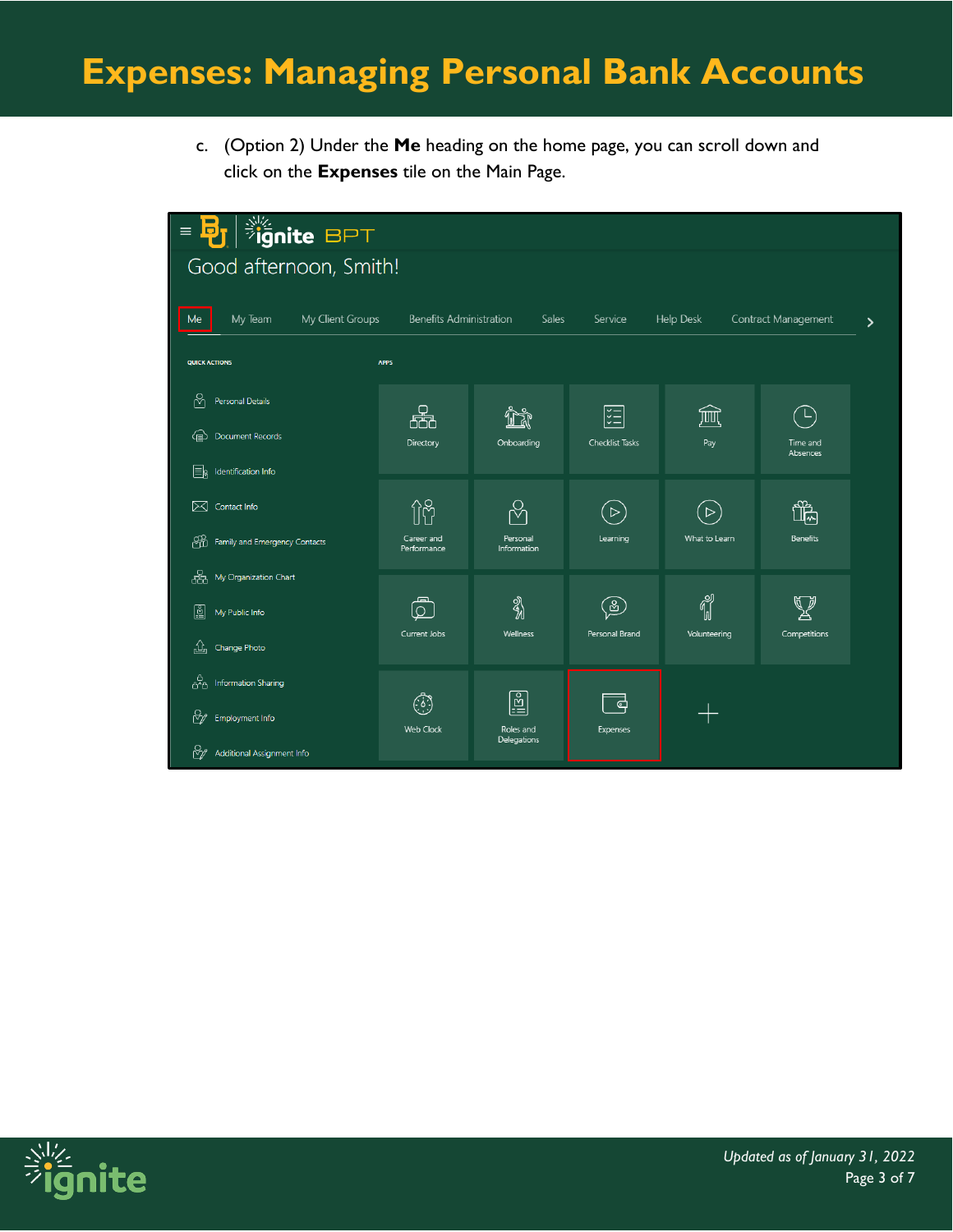## **2. Use the Manage Bank Account Function**

1. Upon entering the **Expenses** tile, click the gear icon at the right side of the page. Then click **Manage Bank Accounts**.



2. Click the **"+"** Icon at the left of the page to add your Bank Account Information.



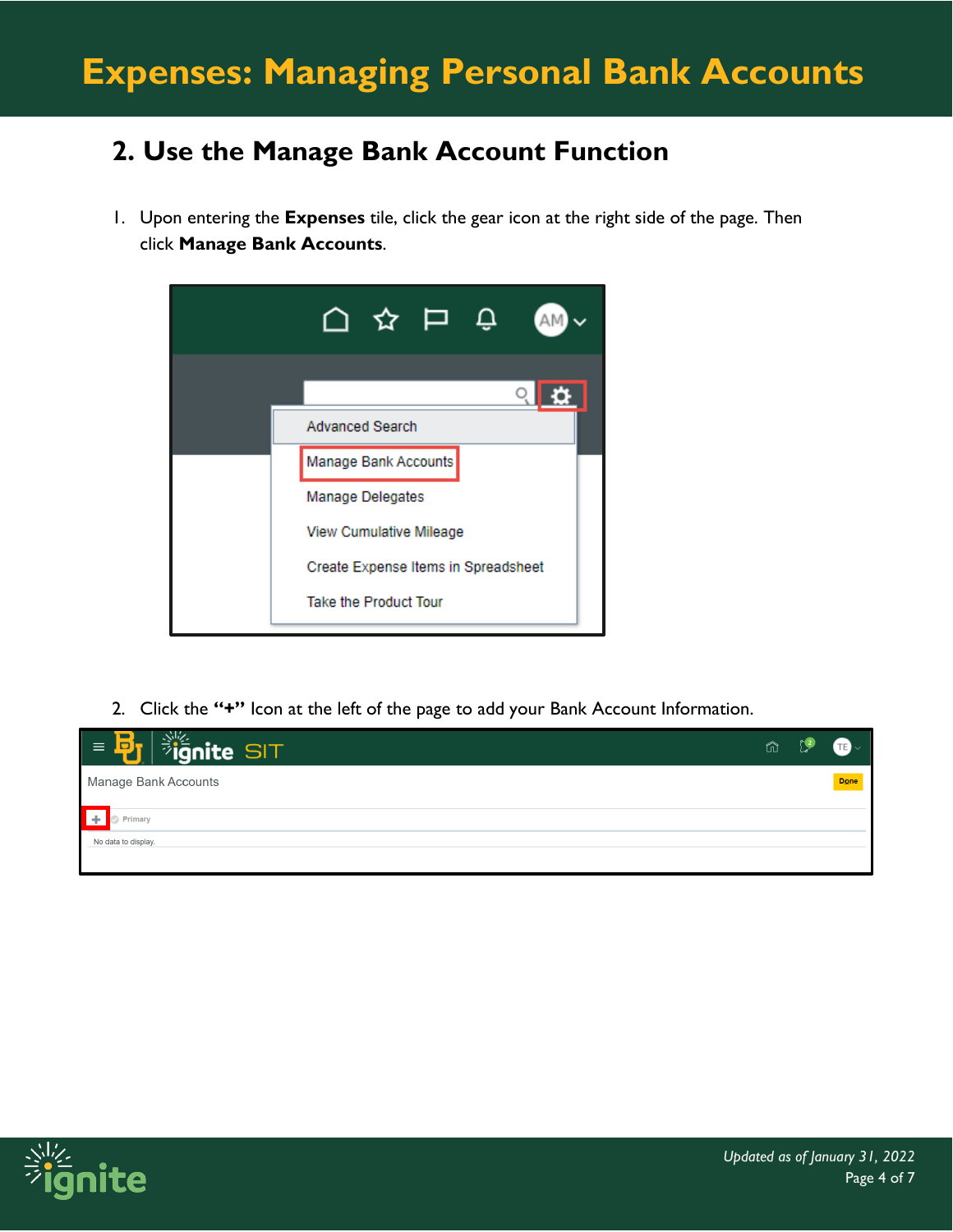#### 3. Enter the following  $(* =$  required fields)

| o<br>$\equiv$<br><b><i><sup>7</sup>ignite SIT</i></b>                               | <b>Create Bank Account</b>                                                                     |                                                               | ×                    |  |
|-------------------------------------------------------------------------------------|------------------------------------------------------------------------------------------------|---------------------------------------------------------------|----------------------|--|
| <b>Manage Bank Accounts</b><br>$\bigoplus$<br><b>Primary</b><br>No data to display. | * Country<br>* Account Number<br>* Account Type<br><b>Check Digit</b><br><b>Account Holder</b> | <b>United States</b><br>$\pmb{\mathbb{v}}$<br>Testuser_PO_s14 | $\blacktriangledown$ |  |
|                                                                                     | <b>Secondary Account Reference</b><br><b>Bank</b><br><b>Bank Branch</b>                        |                                                               |                      |  |
|                                                                                     | * Routing Number<br><b>BIC Code</b>                                                            |                                                               | G.                   |  |
|                                                                                     | <b>Save and Close</b><br>Cancel                                                                |                                                               | d                    |  |

- a. **\*Country**  Select your country from the drop down.
- b. **\*Account Number** Type in your account number.
- c. **\*Account Type** Select "Checking", "Money Market", or "Savings" from the drop down.
- d. **Check Digit**  Optional Field.
- e. **Account Holder** Enter the person to who the account belongs.
- f. **Secondary Account Reference**  Optional Field.
- g. **Bank** Enter the name of your Bank (Optional Field).
- h. **Bank Branch** Enter the branch of your bank (Optional Field).
- i. **\*Routing Number** A nine digit number at the bottom of a check.

**Note:** Fields marked with \* are required, all other fields are optional. This information can be entered to help you identify your bank in the system and transactions on your bank statement may show a combination of these identifiers.

4. Click **Save and Close**.

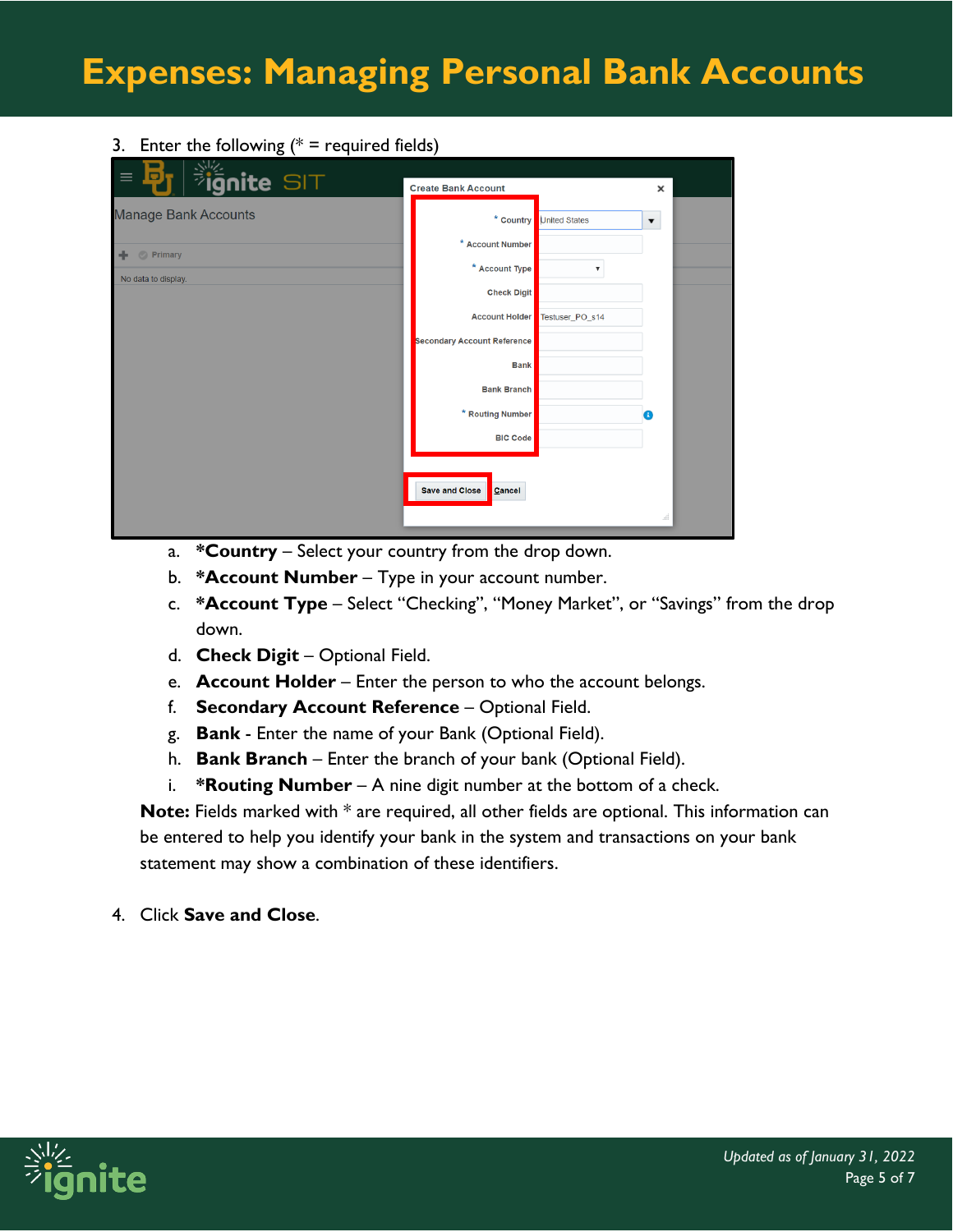5. **IMPORTANT:** Set the Primary account, by selecting the record (click in the white space of the row, record will highlight blue), then clicking **Primary**.

|   | <b>Manage Bank Accounts</b>                                                             |  |
|---|-----------------------------------------------------------------------------------------|--|
|   | Primary                                                                                 |  |
| Ø | <b>WELLS FARGO BANK</b><br>111900659, United States<br>Routing Transit Number 111900659 |  |
|   | 1234<br><b>United States</b><br>Routing Transit Number 111000025                        |  |
|   |                                                                                         |  |

*Note: Reimbursements will route to the Primary account if multiple active accounts exist in the module.*

6. When finished, click **Done.**

## **3. Updating Previously Entered Bank Account**

1. If you need to edit banking information, click on the bank account number that you wish to edit.



2. From this screen you can update your account number, the account type, and if the account is active. Additional files are for informational purposes and are not required.

Additionally, the bank name and routing number cannot be changed once entered. If you need to make a change to this information, you will need to create a new bank account.